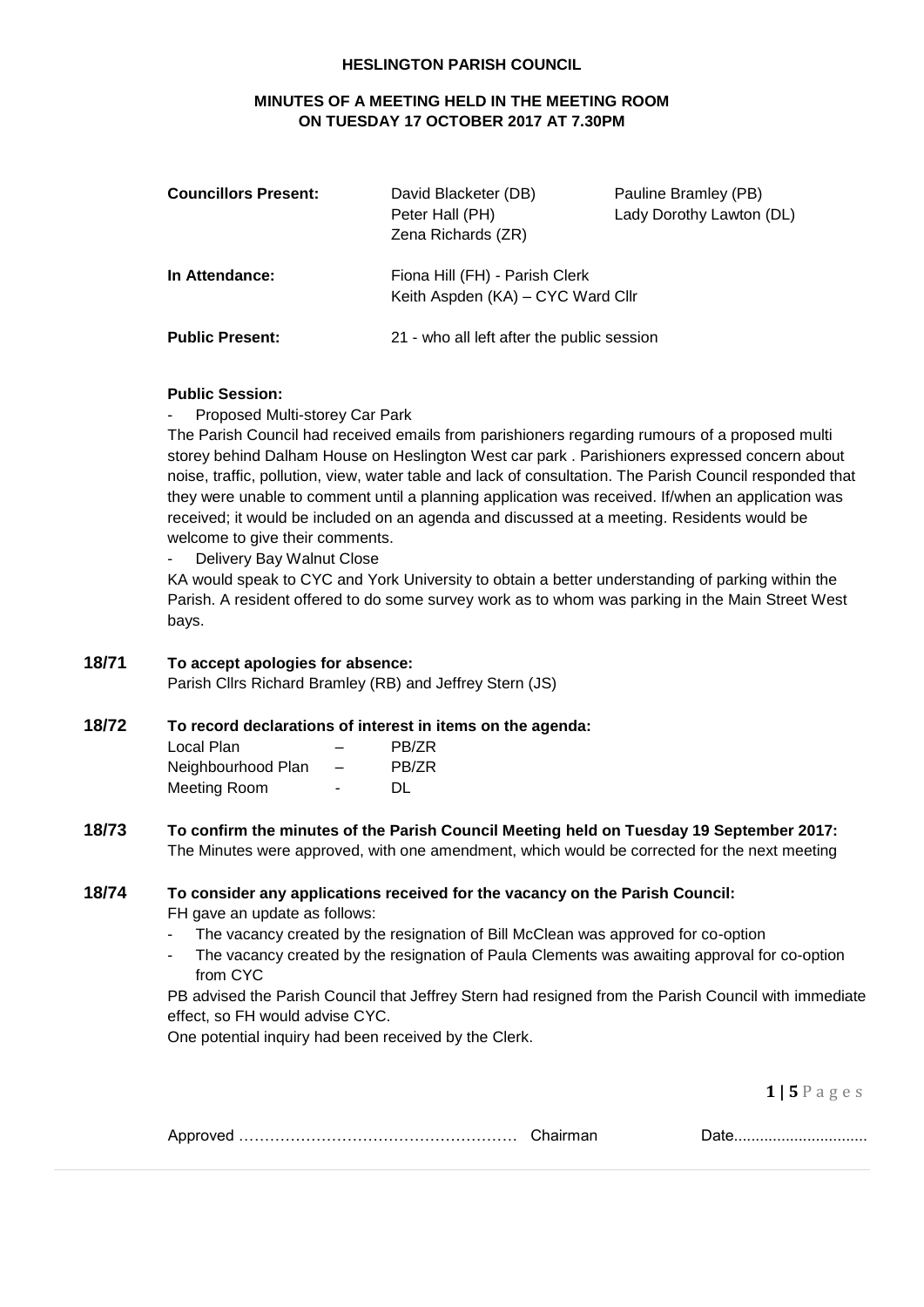## **18/75 To discuss matters arising from previous minutes:**

1. Article 4 (2) Direction – Funding

The Ward Funding application was signed and submitted

FH was asked to chase up a response to the request to monitor pollution outside the primary school.

#### **18/76 To Discuss, if necessary, long-standing matters:**

1. Appearance of village

- PB had contacted BT (0800 661610) to ask them to clean up the phone box and they advised it would be done within five days (Job ref no: my1qab07 A basic clean had taken place. The Parish Council agreed that it should not be removed, as they were unsure where the next nearest one was and it may serves a bigger community that the Parish Council are aware of..

- Grass verge Main St treatment completed. DB was thanked for organising.

- DB reported that the planter was beyond economical repair, but he had a similar one, which he would gift in perpetuity to the Parish Council. The Parish Council accepted this generous offer and unanimously agreed funding to restock

- DL reported that the replacement door on Croft Cottage was much more appropriate.

- KA would report to CYC about a dip, a possible collapsed drain, in the centre of the road opposite The Deramore Arms.

1.1 Trees along Main Street – NTR

- 1.2 Main Street Footpath –It was reported that rough patching had been done, KA would follow this up.
- 1.3 Village Signs NTR
- 1.4 Dog Bin Low Lane PB reported that CYC had advised that this was "Not High Priority"

2. Highway Matters - NTR

3. City of York Council

3.1 Local Plan – Discussed at Open Meeting.

3.2 CYC Community Governance Review –

Andy Docherty, Assistant Director, CYC had emailed to advise that the "de-warding decision now needs to be recorded in a formal Order made by Council and the changes in respect of Heslington can only take effect in 2019 at the next ordinary elections.

4. University of York

4.1 Antisocial Behaviour –

DL reported to Head of Halifax College a noise incident last Thursday evening and PH reported there had been a number of incidents between 2300-0300 in Lawrence Court.

PB/PH would follow up at the next Good Neighbours meet.

5. Neighbourhood Planning

DB had emailed Cllrs" Survey Responses". Cllrs had not had time to read. Nov Agenda item for discussion .DB gave a brief progress report. No change from last month to financial sheet.

6. Major Events - Yorkshire Marathon – Sun08Oct17

Parish Council had not received any complaints, but PB reported that the loud speaker was very loud for about half an hour, but then it improved. Litter had been slightly better and KA had received some traffic management complaints.

7. Communication-

- Website – PB reported that she was "test driving" the draft before it goes "live"

- Newsletter – NTR

#### **18/77 To receive any matters raised by members of public:**

None

**2 | 5** P a g e s

|--|--|--|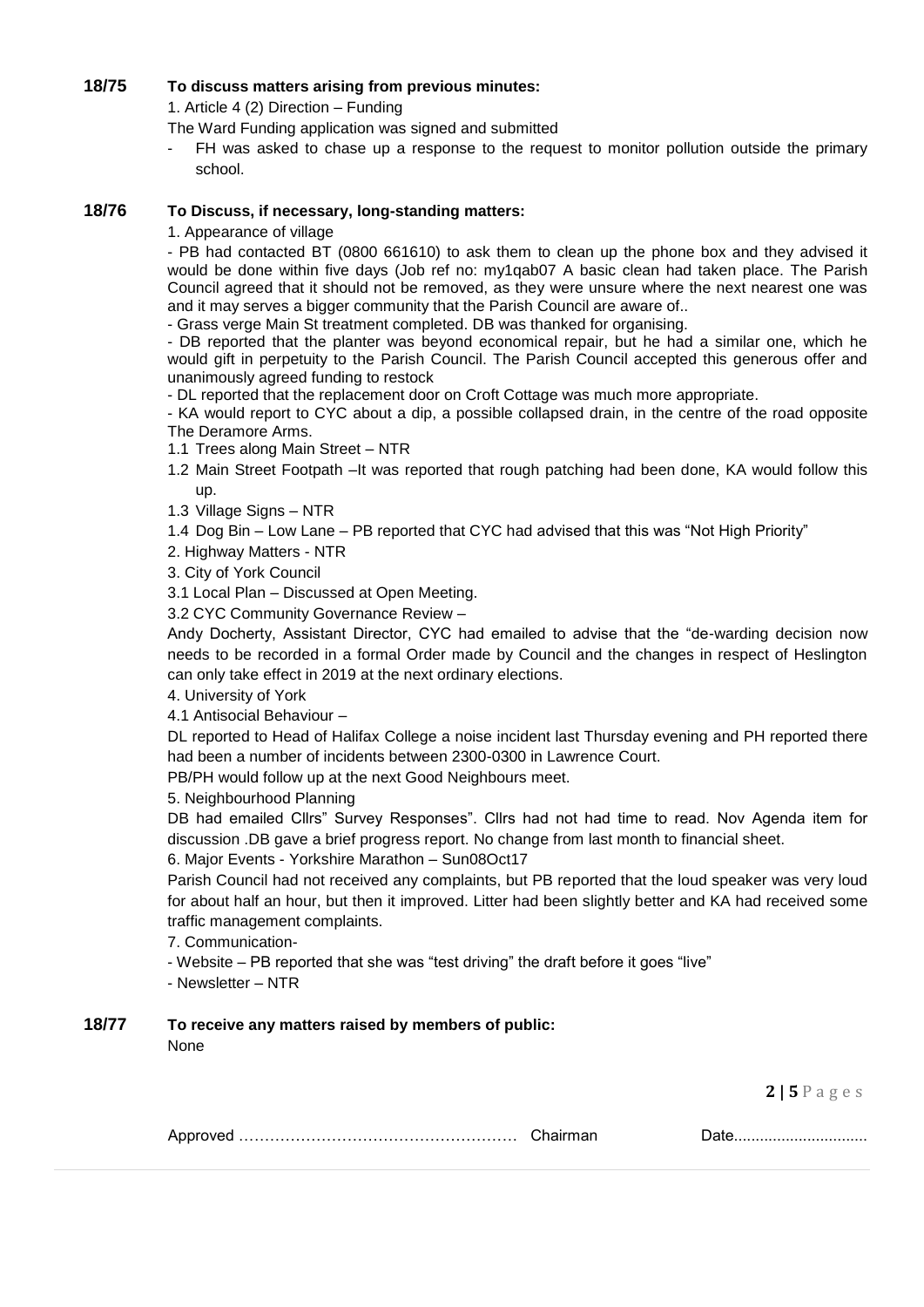## **18/78 To report and make relevant recommendations on new planning applications:**

Letter A:We support the application Letter B: We have no objections Letter C: We do not object but wish to make comments or seek safeguards as set out overleaf Letter D: We object on the planning grounds set out overleaf 1. 17/01987/LBC 24 Main Street ) 2. 17/01989/FUL 24 Main Street )

Letter B: No Objections, Unanimous

#### **18/79 To report planning decisions by City of York Council:** None Little Hall amended planning application received – extension for response applied for.

# **18/80 To receive reports from representatives of following outside bodies:**

- 1. Ward Councillors NTR
- 2. North Yorkshire Police See report at end of minutes
- 3. Heslington East Community Forum NTR
- 4. Good Neighbours Forum PB asked Cllrs for matters to raise at next meeting
- 5. Ouse and Derwent Drainage Board NTR
- 6. Sports Field PB advised that a new representative was needed

7. York Environment Forum- DL advised that the Local Plan would be discussed at the next meeting 8. Alms Houses - NTR

9. The Meeting Room – DL reported that there was a meeting tomorrow night

10. Fulford & Heslington Ward – KA advised that there would be a meeting in January 2018

# **18/81 To receive any new correspondence received by the council:** None

**18/82 To receive matters raised by members:** None

#### **18/83 To discuss matters raised by Parish Clerk/Responsible Financial Officer:**

1. Bookkeeping records for year ending 31 Mar 18 to date

FH circulated the bank reconciliation as at  $10^{th}$  October 2017 with a balance of £32629.96 and an income & expenditure report

2. Budget/Precept/Reserves 2018-2019

This was discussed and would be drafted for the November meeting and approved at the December meeting.

3. Internal Control Checks

Due to the lateness of the evening, these were deferred till next month.

4. Property/Assets Checks

These should be conducted throughout the year and Cllrs would discuss further at the next meeting.

5. Matters raised with/by Yorkshire Local Councils Association (YLCA)

5.1 Transparency Code Funding – FH reported that the further funding had been received and she continues to obtain advice about hardware, software and storage. PH would research options for internet access in the meeting room. PB/DB had attended the recent YLCA meeting and discussions had included – CYC Standards Committee, Data protection, Police reporting and burial grounds.

**3 | 5** P a g e s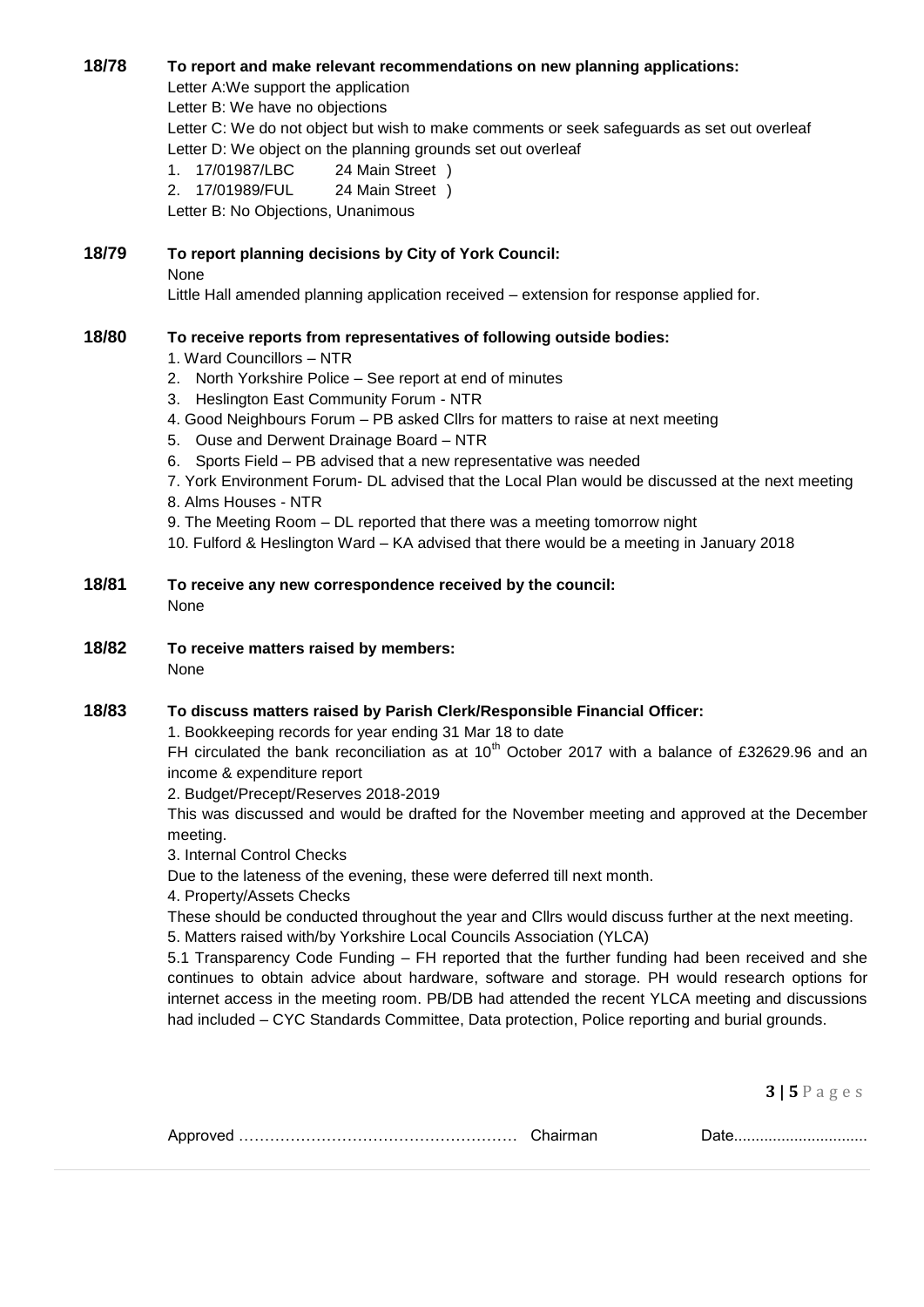| 5. To approve the following invoices for payment |                      |                 |         |        |
|--------------------------------------------------|----------------------|-----------------|---------|--------|
| 5.1                                              | Parish Clerk         | Salary          | £270.36 | 001721 |
| 5.2                                              | Lengthsman           | Salary          | £325.05 | 001722 |
| 5.3                                              | Heslington Church    | Grant           | £200.00 | 001723 |
| 5.4                                              | Paul Cox Landscaping | Spraying verges | £198.00 | 001724 |

**18/84 To confirm the dates of the future meeting(s) on Tuesdays at 7.30 p.m. in the Meeting Room as:**

| 21 November 2017 | 19 December 2017 |                   |
|------------------|------------------|-------------------|
| 16 January 2018  | 20 February 2018 | 20 March 2018     |
| 17 April 2018    | 15 May 2018      | 19 June 2018      |
| 17 July 2018     | 21 August 2018   | 18 September 2018 |
| 16 October 2018  | 20 November 2018 | 18 December 2018  |
|                  |                  |                   |

York North Information to Parish Councils – Heslington

DATE: 1st September – 30th September 2017

#### INCIDENTS OF NOTE:

| Incident Type               | Details | Total                       |
|-----------------------------|---------|-----------------------------|
| Anti-Social Behaviour (ASB) | 1       |                             |
| Vehicle Crime               |         |                             |
| <b>Burglary</b>             | 4       | Business power tools stolen |
|                             |         | 2 x business burglary       |
|                             |         | 2 x campus                  |
| <b>Criminal Damage</b>      |         |                             |
| Drug Offences               |         |                             |
| Theft                       | 1       | Bike lock cut               |
| Violence                    |         |                             |

**4 | 5** P a g e s

Approved ……………………………………………… Chairman Date...............................